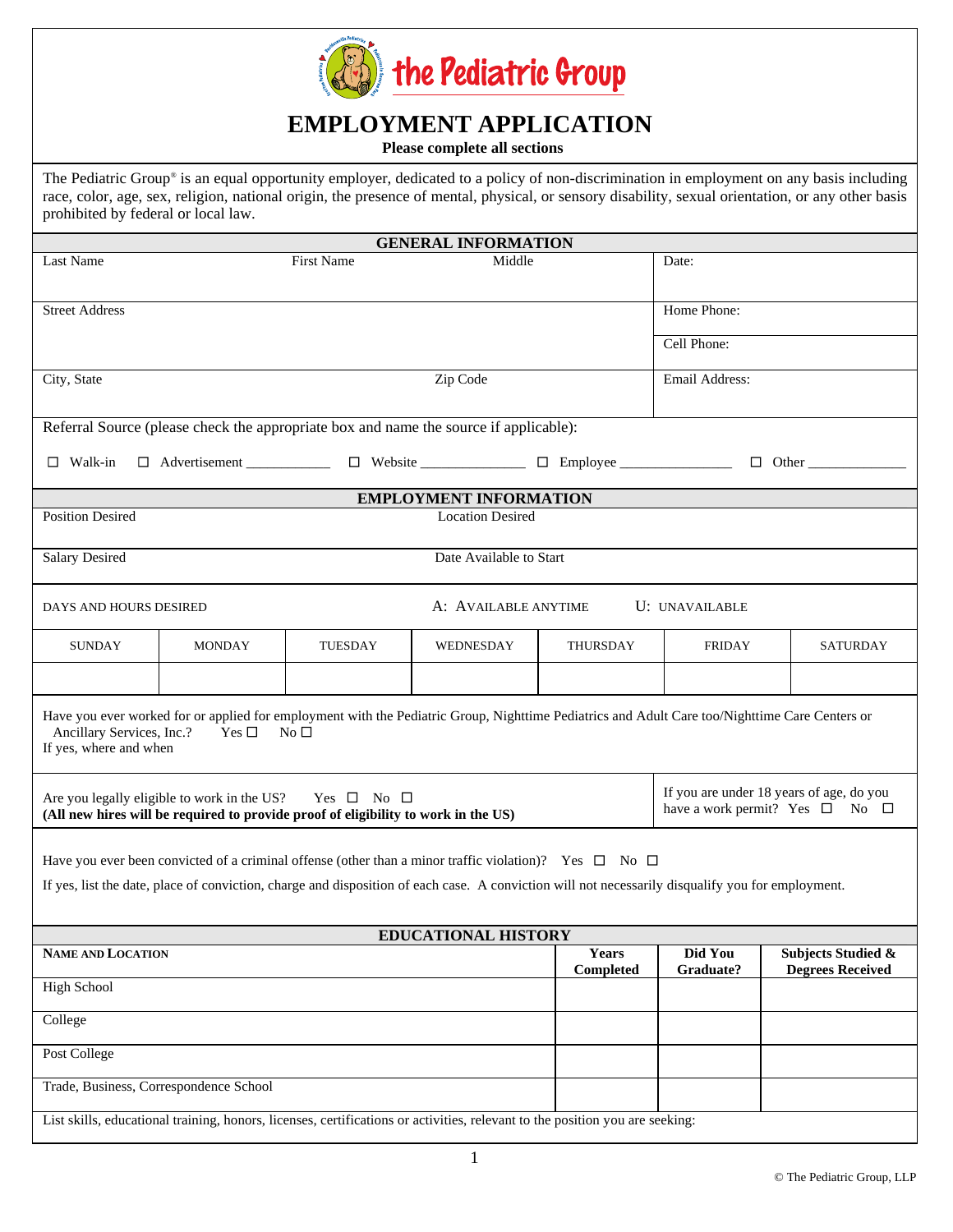| <b>EMPLOYMENT HISTORY</b> |                                                                                                                                                                                                                         |                                                                                                                                                                                                                                                                                                                                                                                                                                                                                                     |                                            |                                            |
|---------------------------|-------------------------------------------------------------------------------------------------------------------------------------------------------------------------------------------------------------------------|-----------------------------------------------------------------------------------------------------------------------------------------------------------------------------------------------------------------------------------------------------------------------------------------------------------------------------------------------------------------------------------------------------------------------------------------------------------------------------------------------------|--------------------------------------------|--------------------------------------------|
|                           | List last four employers, starting with current or most recent. Please include any unpaid/volunteer experience related to the job for which you<br>are applying. This section may not be omitted by attaching a resume. |                                                                                                                                                                                                                                                                                                                                                                                                                                                                                                     |                                            |                                            |
| From                      | (Name and Address)                                                                                                                                                                                                      | Salary or Hourly                                                                                                                                                                                                                                                                                                                                                                                                                                                                                    | Position                                   | Reason for Leaving                         |
| To                        |                                                                                                                                                                                                                         | $\begin{minipage}[c]{0.5\linewidth} \textbf{Starting}\xspace = \textcolor{red}{\textbf{if} \textbf{if} \textbf{if} \textbf{if} } \textbf{if} \textbf{if} \textbf{if} \textbf{if} \textbf{if} \textbf{if} \textbf{if} \textbf{if} \textbf{if} \textbf{if} \textbf{if} \textbf{if} \textbf{if} \textbf{if} \textbf{if} \textbf{if} \textbf{if} \textbf{if} \textbf{if} \textbf{if} \textbf{if} \textbf{if} \textbf{if} \textbf{if} \textbf{if} \textbf{if} \textbf{if} \textbf$<br>Ending____________ |                                            |                                            |
| Duties Performed          |                                                                                                                                                                                                                         |                                                                                                                                                                                                                                                                                                                                                                                                                                                                                                     |                                            |                                            |
|                           |                                                                                                                                                                                                                         |                                                                                                                                                                                                                                                                                                                                                                                                                                                                                                     |                                            |                                            |
| Supervisor's Name         | Phone Number                                                                                                                                                                                                            |                                                                                                                                                                                                                                                                                                                                                                                                                                                                                                     | May We Contact? Yes $\square$ No $\square$ |                                            |
|                           |                                                                                                                                                                                                                         |                                                                                                                                                                                                                                                                                                                                                                                                                                                                                                     |                                            |                                            |
| From                      | (Name and Address)                                                                                                                                                                                                      | Salary or Hourly                                                                                                                                                                                                                                                                                                                                                                                                                                                                                    | Position                                   | Reason for Leaving                         |
| To                        |                                                                                                                                                                                                                         | Starting__________<br>Ending____________                                                                                                                                                                                                                                                                                                                                                                                                                                                            |                                            |                                            |
| Duties Performed          |                                                                                                                                                                                                                         |                                                                                                                                                                                                                                                                                                                                                                                                                                                                                                     |                                            |                                            |
|                           |                                                                                                                                                                                                                         |                                                                                                                                                                                                                                                                                                                                                                                                                                                                                                     |                                            |                                            |
| Supervisor's Name         | <b>Phone Number</b>                                                                                                                                                                                                     |                                                                                                                                                                                                                                                                                                                                                                                                                                                                                                     |                                            | May We Contact? Yes $\square$ No $\square$ |
|                           |                                                                                                                                                                                                                         |                                                                                                                                                                                                                                                                                                                                                                                                                                                                                                     |                                            |                                            |
|                           |                                                                                                                                                                                                                         |                                                                                                                                                                                                                                                                                                                                                                                                                                                                                                     |                                            |                                            |
| From                      | (Name and Address)                                                                                                                                                                                                      | Salary or Hourly                                                                                                                                                                                                                                                                                                                                                                                                                                                                                    | Position                                   | Reason for Leaving                         |
|                           |                                                                                                                                                                                                                         | Starting_________                                                                                                                                                                                                                                                                                                                                                                                                                                                                                   |                                            |                                            |
| To                        |                                                                                                                                                                                                                         | Ending____________                                                                                                                                                                                                                                                                                                                                                                                                                                                                                  |                                            |                                            |
| <b>Duties Performed</b>   |                                                                                                                                                                                                                         |                                                                                                                                                                                                                                                                                                                                                                                                                                                                                                     |                                            |                                            |
|                           |                                                                                                                                                                                                                         |                                                                                                                                                                                                                                                                                                                                                                                                                                                                                                     |                                            |                                            |
| Supervisor's Name         | Phone Number                                                                                                                                                                                                            |                                                                                                                                                                                                                                                                                                                                                                                                                                                                                                     |                                            | May We Contact? Yes $\square$ No $\square$ |
|                           |                                                                                                                                                                                                                         |                                                                                                                                                                                                                                                                                                                                                                                                                                                                                                     |                                            |                                            |
|                           |                                                                                                                                                                                                                         |                                                                                                                                                                                                                                                                                                                                                                                                                                                                                                     |                                            |                                            |
| From                      | (Name and Address)                                                                                                                                                                                                      | Salary or Hourly                                                                                                                                                                                                                                                                                                                                                                                                                                                                                    | Position                                   | Reason for Leaving                         |
|                           |                                                                                                                                                                                                                         | Starting                                                                                                                                                                                                                                                                                                                                                                                                                                                                                            |                                            |                                            |
| To                        |                                                                                                                                                                                                                         | Ending                                                                                                                                                                                                                                                                                                                                                                                                                                                                                              |                                            |                                            |
| <b>Duties Performed</b>   |                                                                                                                                                                                                                         |                                                                                                                                                                                                                                                                                                                                                                                                                                                                                                     |                                            |                                            |
|                           |                                                                                                                                                                                                                         |                                                                                                                                                                                                                                                                                                                                                                                                                                                                                                     |                                            |                                            |
| Supervisor's Name         | <b>Phone Number</b>                                                                                                                                                                                                     |                                                                                                                                                                                                                                                                                                                                                                                                                                                                                                     |                                            | May We Contact? Yes $\square$ No $\square$ |
|                           |                                                                                                                                                                                                                         |                                                                                                                                                                                                                                                                                                                                                                                                                                                                                                     |                                            |                                            |
|                           |                                                                                                                                                                                                                         |                                                                                                                                                                                                                                                                                                                                                                                                                                                                                                     |                                            |                                            |
|                           | Explain any gaps in employment, other than those due to personal illness, injury or disability:                                                                                                                         |                                                                                                                                                                                                                                                                                                                                                                                                                                                                                                     |                                            |                                            |
|                           |                                                                                                                                                                                                                         |                                                                                                                                                                                                                                                                                                                                                                                                                                                                                                     |                                            |                                            |
|                           |                                                                                                                                                                                                                         |                                                                                                                                                                                                                                                                                                                                                                                                                                                                                                     |                                            |                                            |
|                           |                                                                                                                                                                                                                         |                                                                                                                                                                                                                                                                                                                                                                                                                                                                                                     |                                            |                                            |
|                           | If not addressed above, have you ever been fired or asked to resign from a job? Yes $\Box$ No $\Box$ If yes, please explain:                                                                                            |                                                                                                                                                                                                                                                                                                                                                                                                                                                                                                     |                                            |                                            |
|                           |                                                                                                                                                                                                                         |                                                                                                                                                                                                                                                                                                                                                                                                                                                                                                     |                                            |                                            |
|                           |                                                                                                                                                                                                                         |                                                                                                                                                                                                                                                                                                                                                                                                                                                                                                     |                                            |                                            |